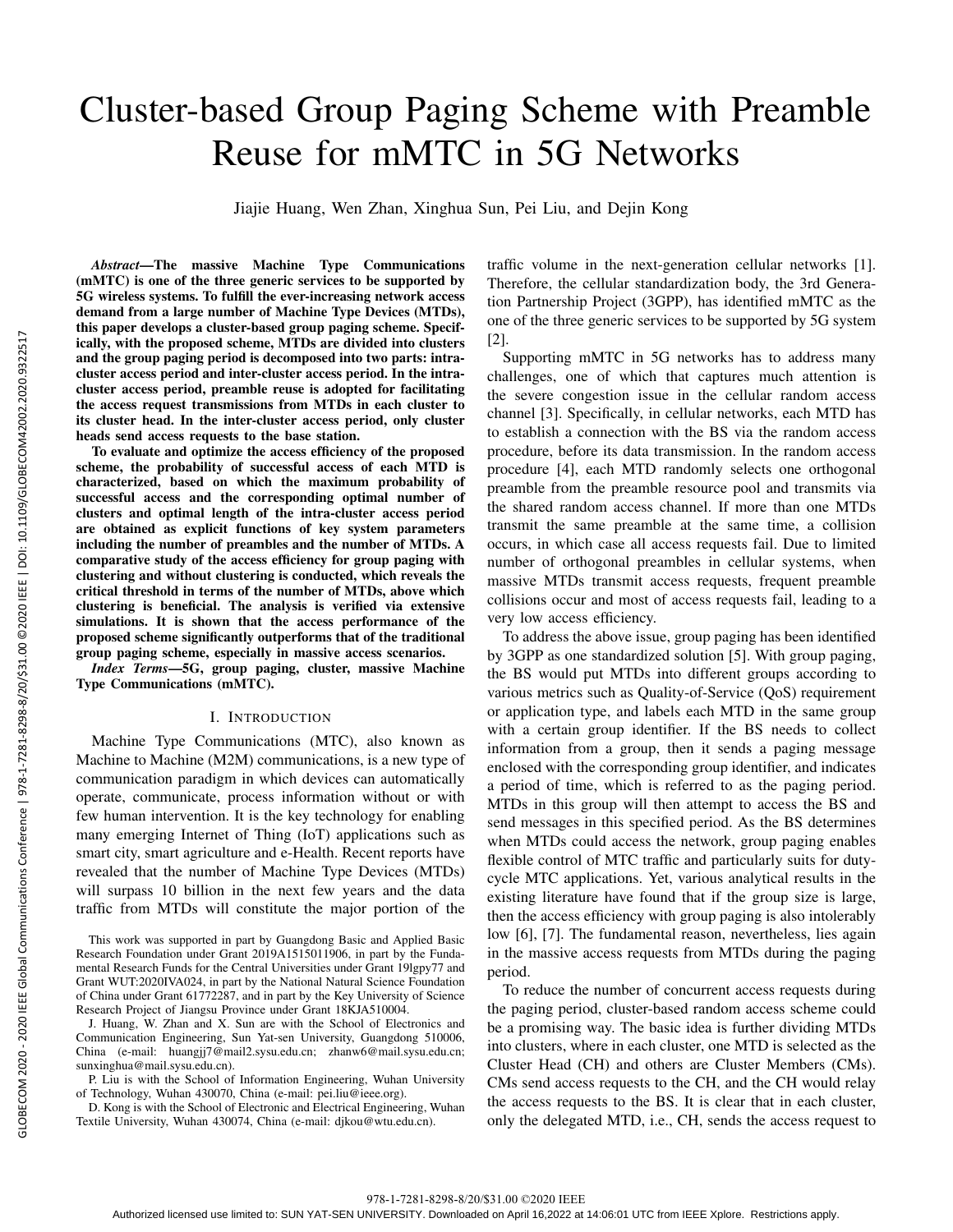the BS. Therefore, the number of concurrent access requests could be significantly reduced.

There have been lots of works on cluster-based random access for mMTC in cellular networks. For instance, in [8] and [9], MTDs are divided into two clusters depending on different QoS requirements, and preambles are adaptively allocated for the cluster with stringent QoS requirement. In [10], only delay-tolerant MTDs are clustered, while delay-sensitive MTDs send access requests directly to the BS. In [11], an analytical model is developed to evaluate the reliability of device-to-device links in each cluster and its effect on the access performance. In [12]–[15], data aggregate process is considered, where cluster members transmit packets to the cluster head first, and then the cluster head initiates the access request transmission. In [16] and [17], it is revealed that when clusters are dispersed widely, preamble reuse among clusters is possible, which can further improve the overall access performance. In a nutshell, existing results have validated that by adopting the clustering technique, the access efficiency for mMTC in cellular networks can be significantly boosted.

Regarding this, we will enhance the access performance of MTDs in group paging by using the clustering technique, where a novel cluster-based group paging scheme is proposed in this paper. The basic idea is to partition the group paging period into two parts: intra-cluster access period and intercluster access period. In the intra-cluster access period, CMs send access request to a delegated CH; in the inter-cluster access period, CHs send access requests to the BS. To facilitate the intra-cluster access, preamble reuse is adopted, for which we introduce a preamble reuse factor to characterize the preamble reuse level in network-wide.

To evaluate the access efficiency of the proposed scheme, the probability of successful access of each MTD is derived as an explicit function of key system parameters including the preamble reuse factor, the number of clusters, the length of group paging period and the length of intra-cluster access period. To exploit the limiting performance of the proposed cluster-based group paging scheme, the maximum probability of successful access is obtained by jointly tuning the number of clusters and the length of intra-cluster access period. The analysis sheds important light on practical system design. It is revealed that the access performance of group paging with clustering outperforms that without clustering only if the number of MTDs in the group is larger than a certain threshold. Such a critical threshold is explicitly characterized in this paper and shown to be solely determined by the preamble reuse factor.

The rest of the paper is organized as follows. Section II introduces the network scenario. A novel cluster-based group paging scheme with preamble reuse is proposed in Section III. In Section IV, we derive the maximum probability of successful access and corresponding optimal system parameter setting. In Section V, simulation results are presented to validate the analysis. Concluding remarks are summarized in Section VI.



Fig. 1: Network scenario with clustering.



#### II. SYSTEM MODEL AND PRELIMINARY ANALYSIS

This study considers a cellular network with one BS and one paging group. The group size, i.e., the total number of MTDs in this group, is *N*. We consider a general scenario, in which the BS sends a paging message to this group and identifies a paging period with length *T* time slots. Each time slot denotes a time period in which one time-frequency uplink random-access resource unit is allocated, where MTDs can transmit preambles. Upon the reception of paging message, all MTDs in the group would perform the random access procedure during the paging period.

According to the standards [4], in the random access procedure, each MTD randomly selects one out of *M >* 1 orthogonal preambles and transmits it to the BS. The access request transmission is successful if and only if there is no concurrent transmission of a given preamble at the same time slot. Otherwise, a collision happens and all of them fail. In this paper, we consider the one-shot transmission of each request, where each MTD just transmits the access request only once. We also consider the pre-backoff scheme for each MTD, that is, each MTD randomly chooses one among *T* time slots for transmitting the access request<sup>1</sup>.

Let us first consider the case that each MTD transmits access request to the BS directly. In this case, the probability of successful access of each MTD in group paging is given by

$$
p_{direct} = (1 - \frac{1}{M \cdot T})^{N-1}.
$$
 (1)

We can clearly see from (1) that when the group size *N* is large, the probability of successful access would be very small.

<sup>1</sup>It has long been observed that upon the reception of paging message, if all MTDs send access requests at the first time slot of the paging period, then the access efficiency would be very low due to frequent preamble collision. With pre-backoff scheme, bursty access requests could be dispersed over the time domain to reduce the number of concurrent requests, which may improve the access efficiency [18].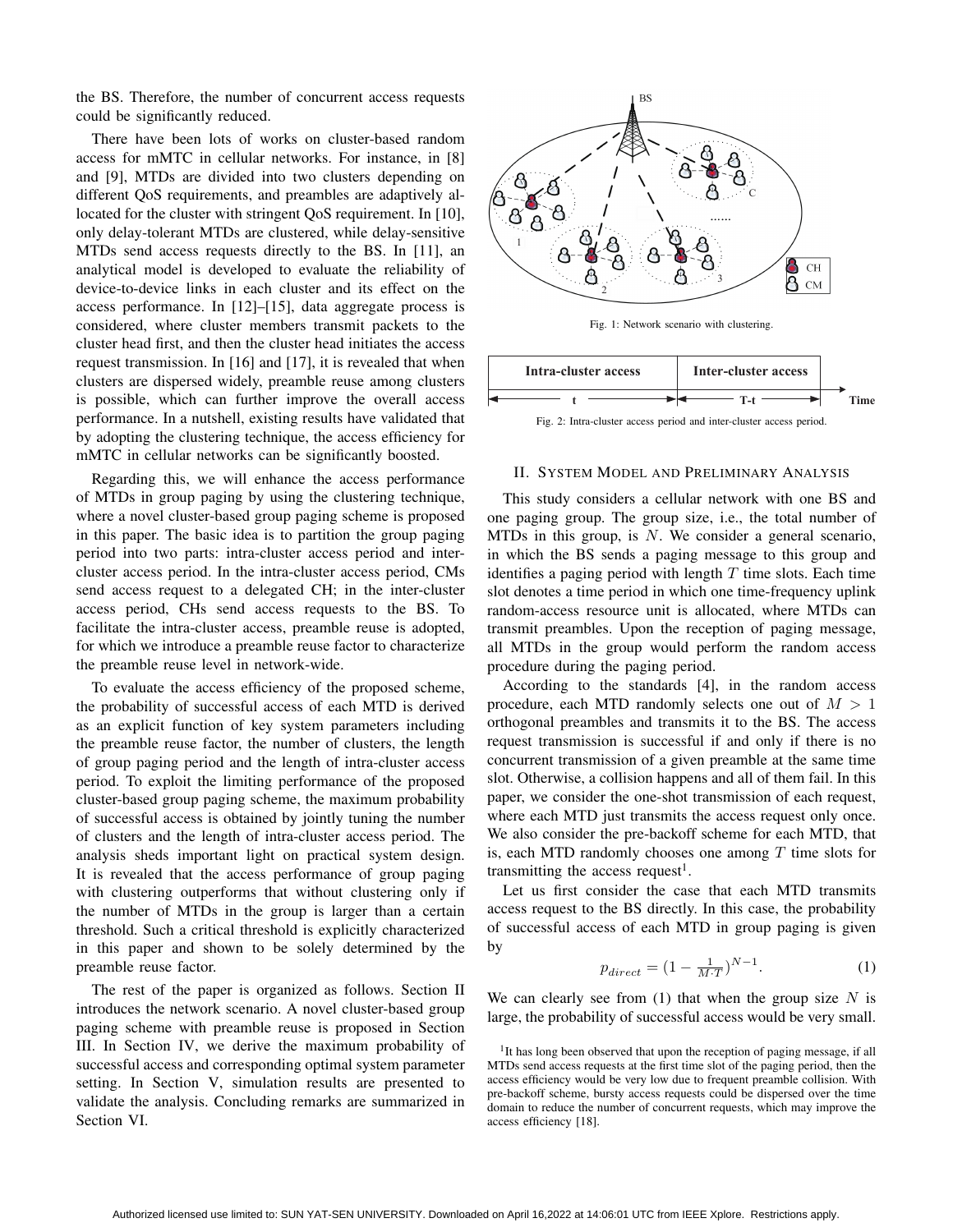

Fig. 3: Probability of successful access  $p_{cluster}$  versus number of clusters *C* and length of intra-cluster access period *t*,  $\mu = \frac{1}{3}$ ,  $T = 20$ ,  $M = 20$ ,  $N = 10000$ . (a)  $p_{cluster}$  versus  $C, t \in \{4, 8, 12, 16\}$ . (b)  $p_{cluster}$  versus  $t, C \in \{100, 150, 200, 250\}$ 

#### III. CLUSTER-BASED GROUP PAGING SCHEME WITH PREAMBLE REUSE

To improve the access performance, in this section, we will incorporate the clustering method into the group paging, and propose a cluster-based group paging scheme. As Fig. 1 illustrates, MTDs are divided into *C* clusters. In each cluster, one MTD with the capability of caching access requests is selected as the CH, and other MTDs are referred to as CMs. The group paging period is divided into two parts: intracluster access period and inter-cluster access period, as Fig. 2 illustrates, where the length of intra-cluster access period is *t* time slots,  $t \in \{1, 2, \ldots, T - 1\}$ . In the intra-cluster access period, CMs in each cluster send access requests to their CH; In the inter-cluster access period, CHs send access requests to the BS. It is clear that the access request of an MTD can be successfully received by the BS if and only if both the intra-cluster access and the inter-cluster access are successful, i.e., its CH successfully receives its access request and the BS successfully receives its CH's access request.

Note that the system would assign a set of preambles for each cluster for the use of intra-cluster access. Reusing the same set of preambles in different clusters is practically feasible, because those clusters may be distributed apart from each other such that the interference during preamble transmission becomes negligible [16], [17]. Without loss in generality, in this paper, we introduce a preamble reuse factor  $\mu$  to characterize the preamble reuse level in network-wide, where the number of available preambles for each cluster is given by  $M \cdot \mu$ . We assume  $\mu$  is a given system parameter, where  $\mu \in [\frac{1}{C}, 1]$ , and  $\mu = \frac{1}{C}$  represents that preambles are not reused, i.e., each cluster uses different set of preambles and each set contains  $\frac{M}{C}$  preambles,  $\mu = 1$  represents that preambles are fully reused, i.e., each cluster can use all *M* preambles. An example will be presented in Section V to show how the reuse factor is determined.

When MTDs are uniformly distributed and the coverage

of each cluster is similar, we approximate the number of MTDs in each cluster as  $\frac{N}{C}$ . The probability that each CM successfully sends an access request to the CH can then be obtained as

$$
p_{intra} = \left(1 - \frac{1}{M \cdot \mu \cdot t}\right)^{\frac{N}{C} - 1}.
$$
 (2)

As the inter-cluster access period lasts for *T −t* time slots, the probability that each CH successfully sends an access request to the BS is given by

$$
p_{inter} = \left(1 - \frac{1}{M \cdot (T - t)}\right)^{C - 1}.\tag{3}
$$

Let *pcluster* denote the probability of success access of each MTD in the proposed cluster-based group paging scheme. Since the access request of each MTD can be successfully received by the BS if and only if both the intra-cluster access and the inter-cluster access are successful, by combining (2)– (3), we can then have

$$
p_{cluster} = p_{intra} \cdot p_{inter}
$$
  
=  $\left(1 - \frac{1}{M \cdot \mu \cdot t}\right)^{\frac{N}{C} - 1} \cdot \left(1 - \frac{1}{M \cdot (T - t)}\right)^{C - 1}$ . (4)

Fig. 3a demonstrates how the probability of successful access *pcluster* varies with the number of clusters *C* with the length of intra-cluster period  $t = 4, 8, 12$  and 16, and the number of MTDs  $N = 10000$ . It can be seen from Fig. 3a that for given *t*, as the number of clusters *C* increases, the probability of successful access *pcluster* increases first and then drops. Intuitively, when *C* is small, each cluster contains a large number of MTDs, leading to an intensified intracluster contention and therefore a small *pintra*. On the other hand, when *C* is large, the inter-cluster contention becomes fierce, which results in a small *pinter*. Accordingly, for given *t*, the number of clusters *C* should be carefully selected for maximizing the probability of successful access *pcluster*. Similar observation can also be obtained from Fig. 3b, which shows how *pcluster* varies with the length of intra-cluster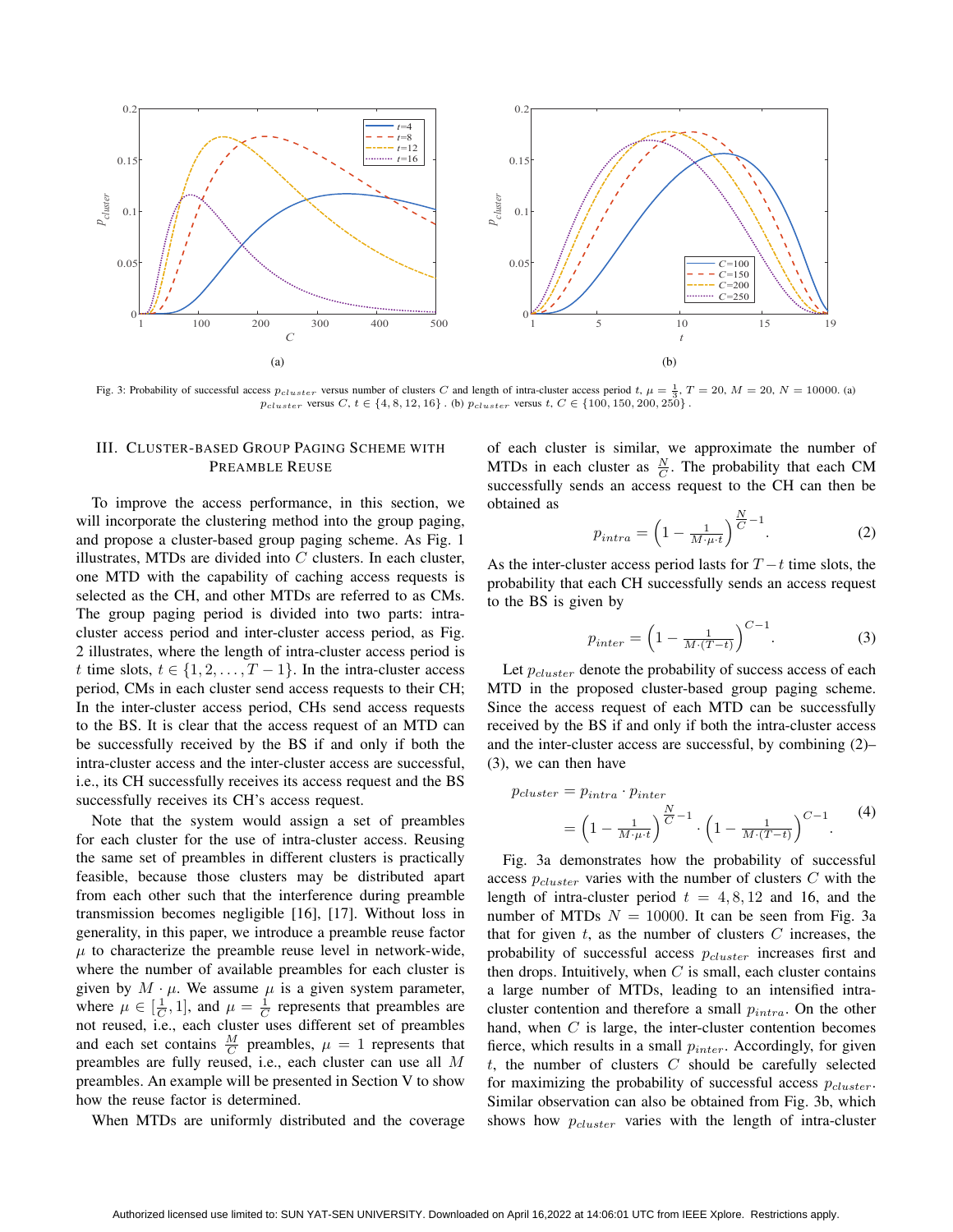period *t*. From Fig. 3a-b, we can conclude that the probability of successful access *pcluster* is crucially determined by *C* and *t*. Therefore, in the following section, we study how to tune *C* and *t* to maximize *pcluster*.

#### IV. PERFORMANCE OPTIMIZATION

In this section, we aim to optimize the performance of the proposed cluster-based group paging scheme. Specifically, we are interested in maximizing the probability of successful access of each MTD *pcluster* by properly choosing the length of the intra-cluster access period *t* and the number of clusters  $C$  given the length of the paging period  $T$ , the preamble reuse factor  $\mu$ , the number of preambles  $M$  and the number of MTDs *N*. The corresponding optimization problem can be written as

$$
p^{opt} = \max_{\{t, C\}} \left( 1 - \frac{1}{M \cdot \mu \cdot t} \right)^{\frac{N}{C} - 1} \cdot \left( 1 - \frac{1}{M \cdot (T - t)} \right)^{C - 1}
$$
  
s.t.  $1 \le t \le T - 1$ ,  
 $1 < C$ . (5)

Let  $p^{opt}$  denote the maximum probability of successful access and,  $t^{opt}$  and  $C^{opt}$  denote the corresponding optimal length of intra-cluster access period and optimal number of clusters, respectively. The following theorem presents  $p^{opt}$ , *t opt* and *C opt* .

Theorem 1. *The maximum probability of successful access is given by*

$$
p^{opt} = \exp\left(-\frac{4}{MT}\sqrt{\frac{N}{\mu}}\right),\tag{6}
$$

*which is achieved when the length of intra-cluster access period is set to*

$$
t^{opt} = \frac{T}{2},\tag{7}
$$

*and the number of clusters is set to*

$$
C^{opt} = \sqrt{\frac{N}{\mu}}.\tag{8}
$$

*Proof.* See Appendix A.

Theorem 1 shows that the maximum probability of successful access  $p^{opt}$  increases with the number of preambles *M*, the length of paging period *T* and the preamble reuse factor  $\mu$ . It is intuitively clear that with more resources in preamble domain or the time domain, the access performance should be improved. At the meantime, it is surprisingly to see from Theorem 1 that the optimal length of intra-cluster access period  $t^{opt}$  is always half of  $T$ , which has no concern with  $M$ ,  $\mu$  and the number of MTDs *N*. The reason leads to (7) comes from (8), where the number of clusters *C* is optimally tuned according to  $\mu$  and N, such that in both intra-cluster access period and inter-cluster access period, the ratio of the number of MTDs over the amount of resource in preamble domain reaches the same level. With  $t = t^{opt}$  and  $C = C^{opt}$ , we can obtain that

$$
p_{intra} = p_{inter} = \exp\left(-\frac{\sqrt{N/\mu}}{M} \cdot \frac{2}{T}\right),\tag{9}
$$



Fig. 4: *<sup>p</sup> pdirect* versus the number of MTDs  $N$ .  $\mu \in \{0.2, 0.4, 0.6, 0.8\}$ .

with which the maximum probability of successful access  $p^{opt}$ is achieved.

To see the performance gain brought by clustering, Fig. 4 shows how the ratio  $\frac{p^{opt}}{p}$  $p_{direct}^{\frac{p^{n}}{p_{direct}}}$  varies with the number of MTDs *N* with the preamble reuse factor  $\mu \in \{0.2, 0.4, 0.6, 0.8\}$ , where *pdirect* in (1) denotes the probability of successful access without clustering. It can be seen from Fig. 4 that for given *N*,  $\frac{p^{opt}}{p}$  $\frac{p^{\sigma}P}{p_{direct}}$  increases with  $\mu$ . Obviously, a larger preamble reuse factor  $\mu$  leads to more available preambles for each cluster, and improves both the maximum probability of successful access with clustering  $p^{opt}$  and the ratio  $\frac{p^{opt}}{p}$  $\frac{p}{p_{direct}}$ .

On the other hand, for given preamble reuse factor  $\mu$ ,  $p^{opt}$  decreases slightly first and then increases as the group *p<sub>direct</sub>* decreases signary inst and then increases as the group size *N* grows. Intuitively, when the group size is small, the channel contention is already light. Clustering introduces one more round of access request contention at the inter-cluster level, which, however, results in opposite effect. As the group size grows, the ratio  $\frac{p^{opt}}{p}$  $\frac{p^{2r}}{p_{direct}}$  sharply increases, indicating that significant performance gain can be achieved by clustering. Let  $N_{thr}$  denote the threshold in terms of the number of MTDs, above which  $p^{opt} > p_{direct}$ . According to (1) and (6), we can have

$$
N_{thr} = \frac{16}{\mu}.\tag{10}
$$

(10) shows that with a large preamble reuse factor  $\mu$ , the threshold  $N_{thr}$  would be low, which implies that even when the group size is small, the access performance of group paging can still be improved via clustering.

#### V. SIMULATION RESULTS

In this section, simulation results are presented to validate the proceeding analysis. In simulations, we consider a singlecell scenario with the number of MTDs  $N \in [10^3, 10^4]$ . The BS adopts the clustering algorithm that is based on geographical location information [19], which divides the area into regular hexagons. The MTDs in the same hexagon belongs to the same cluster [20], and one MTD near the center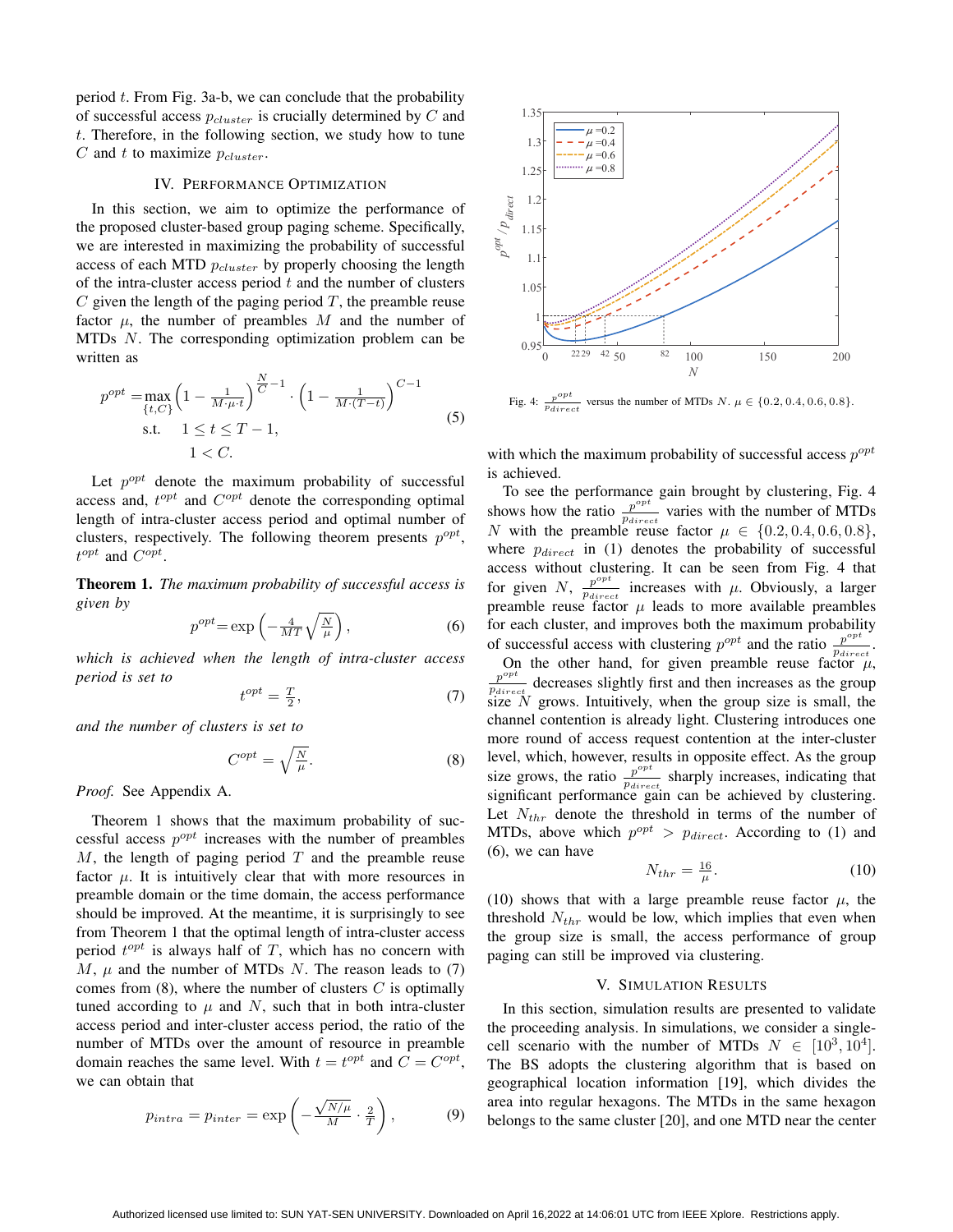

Fig. 5: An example of the network scenario, where the clusters with the same number use the same set of preambles. The reuse factor  $\mu = \frac{1}{3}$ .



Fig. 6: Probability of successful access *pcluser* versus the number of MTDs *N*,  $M = 20, T = 20, \mu = \frac{1}{3}, t \in \{10, 15\}, C \in \{104, 173\}.$ 

of the hexagon is selected as the CH. MTDs are uniformly distributed and therefore when the number of MTDs is large, the number of MTDs in each hexagon would be approximately same. The BS can tune the size of each hexagon so that the number of clusters, i.e., hexagons, for covering the given area can be adjusted. Each cluster is assigned a set of preambles, which contains completely different preambles than those for neighboring clusters. The transmission power of each MTD in each cluster is perfectly tuned so that there is no interference to the clusters which are not neighboring. Fig. 5 shows an example of the network scenario, in which three neighboring clusters collectively use the complete set of available preambles and therefore the preamble reuse factor  $\mu = \frac{1}{3}$ .

Specifically, it have been shown in previous section that if  $N > N_{thr}$ , then the access performance of the group paging can be improved by clustering. For preamble reuse factor  $\mu = 1/3$ , the threshold can be obtained as  $N_{thr} = 48$ according to (10). Thus, we can see from Fig. 6 that with  $N \in [10^3, 10^4]$ , the probability of successful access without clustering, *pdirect*, would be far below that with clustering, *pcluster*. As the group size grows, the performance gain with clustering becomes more significant, indicating that for facilitating the massive access of MTDs in paging process, formulating a hierarchy networking structure is indeed a useful way.

On the other hand, for the probability of successful access with clustering  $p_{cluster}$ , as shown in (4), it is crucially determined by the length of intra-cluster access period *t* and the number of clusters *C*. Fig. 6 reveals that a preselection of *t* and *C* (e.g.,  $t \in \{10, 15\}$ ,  $C \in \{104, 173\}$ ) always leads to certain degradation of network performance. Only by optimally tuning *t* and *C* according to Theorem 1 can the maximum probability of successful access  $p^{opt}$  be achieved.

Note that Fig. 6 also shows the maximum probability of successful access  $p^{opt}$  declines as the group size grows. To improve  $p^{opt}$  in massive access scenarios, as Theorem 1 indicates, the system can enlarge the number of preambles *M*, the length of paging period *T* or the preamble reuse factor  $\mu$ . Simulation results presented in Fig. 7 confirm that under different values of  $N$ ,  $p^{opt}$  can be effectively improved with the increase of  $M$ ,  $T$  or  $\mu$ . Finally, simulation results presented in Figs. 6–7 well agree with the analysis.

#### VI. CONCLUSION

In this paper, we propose a cluster-based group paging scheme with preamble reuse for mMTC in 5G networks. The access performance of the network with the proposed scheme is evaluated based on the probability of successful access for each MTD. The explicit expression of this performance metric is derived, with which the maximum probability of successful access and corresponding optimal number of clusters and length of the intra-cluster access period are further characterized. The analysis is validated via extensive simulations. It is shown that with the proposed scheme, the access performance significantly outperforms that with the traditional group paging scheme when the number of MTDs is large, indicating that the proposed scheme is promising for being used in massive access scenarios. It is also shown that to further improve the maximum probability of successful access under the proposed scheme, the network could extend the length of the paging period, allocate more preambles or enhance the preamble reuse level in the network.

Note that in this paper, we evaluate the network performance by assuming that the number of MTDs in each cluster is approximately same. Yet, in practical case, when MTDs are not uniformly distributed, the number of MTDs in each cluster may quite different from each other. In future work, we will extend the analysis to incorporate such a heterogeneous scenario.

## APPENDIX A

### PROOF OF THEOREM 1

*Proof.* To derive the maximum probability of successful access and the corresponding optimal system parameter setting, let us first rewrite (4) as

$$
p_{cluster} = \left(1 - \frac{1}{M \cdot \mu \cdot t}\right)^{\frac{N}{C} - 1} \cdot \left(1 - \frac{1}{M \cdot (T - t)}\right)^{C - 1}
$$

$$
\approx \exp\left\{-\left(\frac{N}{M \cdot \mu \cdot C \cdot t} + \frac{C}{M \cdot (T - t)}\right)\right\},\tag{11}
$$

by applying the approximation  $y - 1 \approx y$  and  $(1 - x)^y \approx$ exp (*−xy*) for large *y* and 0 *< x <* 1.